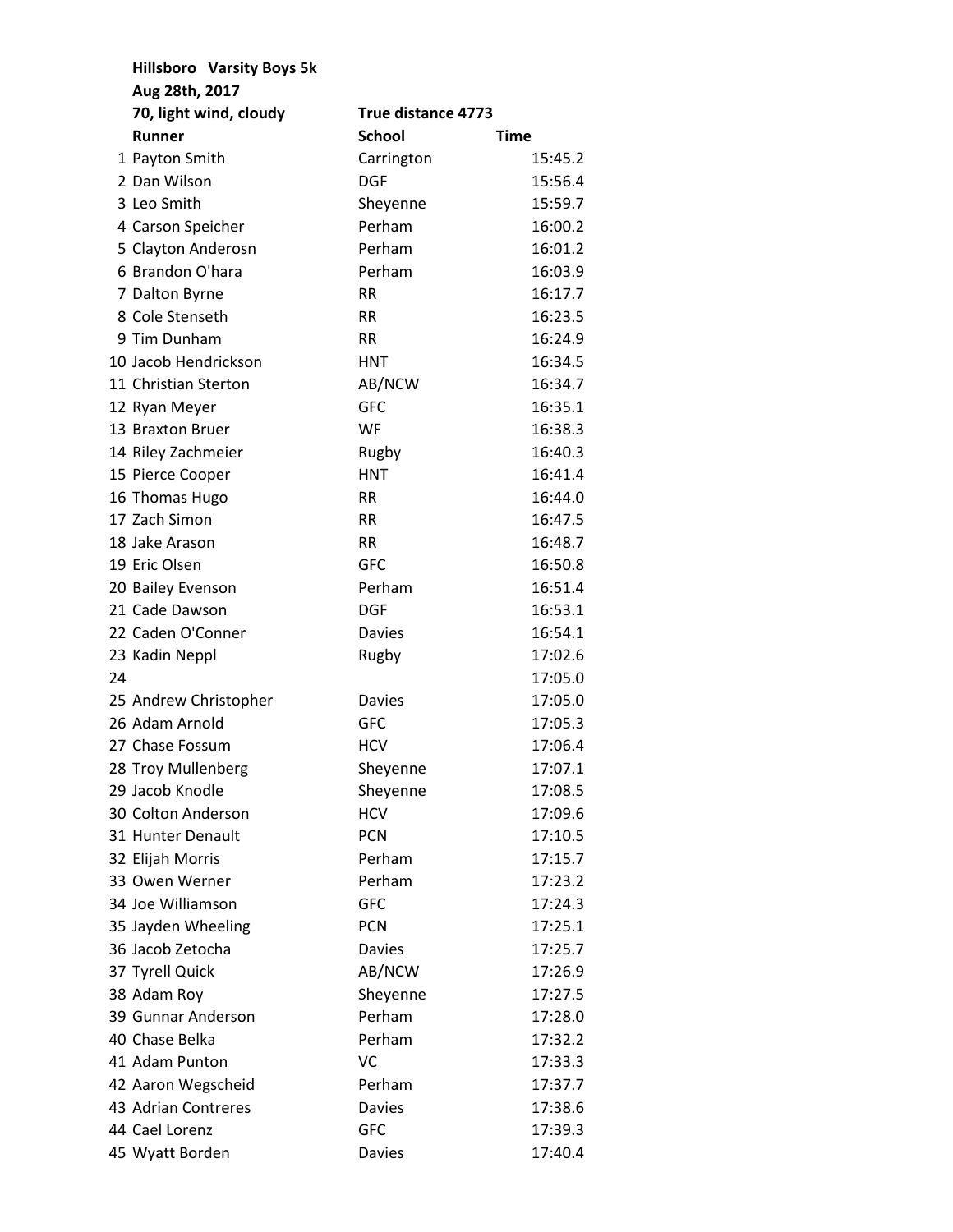| 46 Tyler Cullen        | <b>HNT</b>    | 17:45.9 |
|------------------------|---------------|---------|
| 47 Jack Robertson      | <b>Davies</b> | 17:48.0 |
| 48 Aaron Ochsner       | <b>Davies</b> | 17:48.5 |
| 49 Conner Thompson     | AB/NCW        | 17:50.1 |
| 50 Dawson Schepp       | Rugby         | 17:52.8 |
| 51 Michael Bartholomew | <b>RR</b>     | 17:54.7 |
| 52 Austin Linn         | <b>Davies</b> | 17:56.6 |
| 53 Nathan Rohrer       | Sheyenne      | 17:57.3 |
| 54 Austin Hendrickson  | Carrington    | 18:02.1 |
| 55 Tommy Kern          | Grafton       | 18:02.6 |
| 56 Jordan Milbrath     | <b>WF</b>     | 18:04.2 |
| 57 Cole Wentz          | Rugby         | 18:06.6 |
| 58 Jacob Rexin         | Carrington    | 18:12.0 |
| 59 Peyton McNea        | Lisbon        | 18:13.7 |
| 60 Noah Vaagene        | WF            | 18:17.9 |
| 61 Tommy Stewart       | AB/NCW        | 18:21.3 |
| 62 Jace Thompson       | AB/NCW        | 18:24.3 |
| 63 Conner Fitzgerald   | Lisbon        | 18:24.8 |
| 64 Arik Christianson   | Langdon Area  | 18:26.7 |
| 65 Isaac               | Perham        | 18:27.3 |
| 66 Jack Grothberg      | <b>Davies</b> | 18:27.7 |
| 67 John Glessner       | Sheyenne      | 18:29.2 |
| 68 Alec Gulseth        | <b>DGF</b>    | 18:31.9 |
| 69 Kyler Odden         | Rugby         | 18:32.3 |
| 70 Hayden Patterson    | <b>HNT</b>    | 18:32.9 |
| 71 Ethan Sullivan      | <b>Davies</b> | 18:34.1 |
| 72 Luke Mager          | HNT           | 18:34.5 |
| 73 Ethan Bachman       | Perham        | 18:35.0 |
| 74 Austin Thompson     | Grafton       | 18:39.1 |
| 75 Rhun Kendall        | <b>PCN</b>    | 18:39.7 |
| 76 Evan Borgen         | AB/NCW        | 18:40.1 |
| 77 Sam Betz            | <b>RR</b>     | 18:44.2 |
| 78 Cade Baesler        | Hillsboro     | 18:44.9 |
| 79 Brandon Huseby      | WF            | 18:56.4 |
| 80 Jayden LaHaise      | Grafton       | 18:56.9 |
| 81 Jennings Lee        | AB/NCW        | 18:57.5 |
| 82 Keller Lee          | WF            | 19:03.3 |
| 83 Ben Zerr            | WF            | 19:04.1 |
| 84 Chandler Gray       | <b>DGF</b>    | 19:05.3 |
| 85 Drew Severtson      | <b>DGF</b>    | 19:07.1 |
| 86 Jacob Kram          | Langdon Area  | 19:08.3 |
| 87 Roate DeeBom        | <b>Davies</b> | 19:09.0 |
| 88 Luke Leshuk         | Hillsboro     | 19:15.1 |
| 89 Justin Dickerson    | Perham        | 19:16.2 |
| 90 Warren Walker       | Rugby         | 19:17.8 |
| 91 Caleb Blackwell     | Langdon Area  | 19:18.4 |
| 92 Isiah Dominguez     | Grafton       | 19:23.6 |
| 93 Drew Birkland       | Perham        | 19:25.7 |
| 94 Jack Anderosn       | Perham        | 19:30.6 |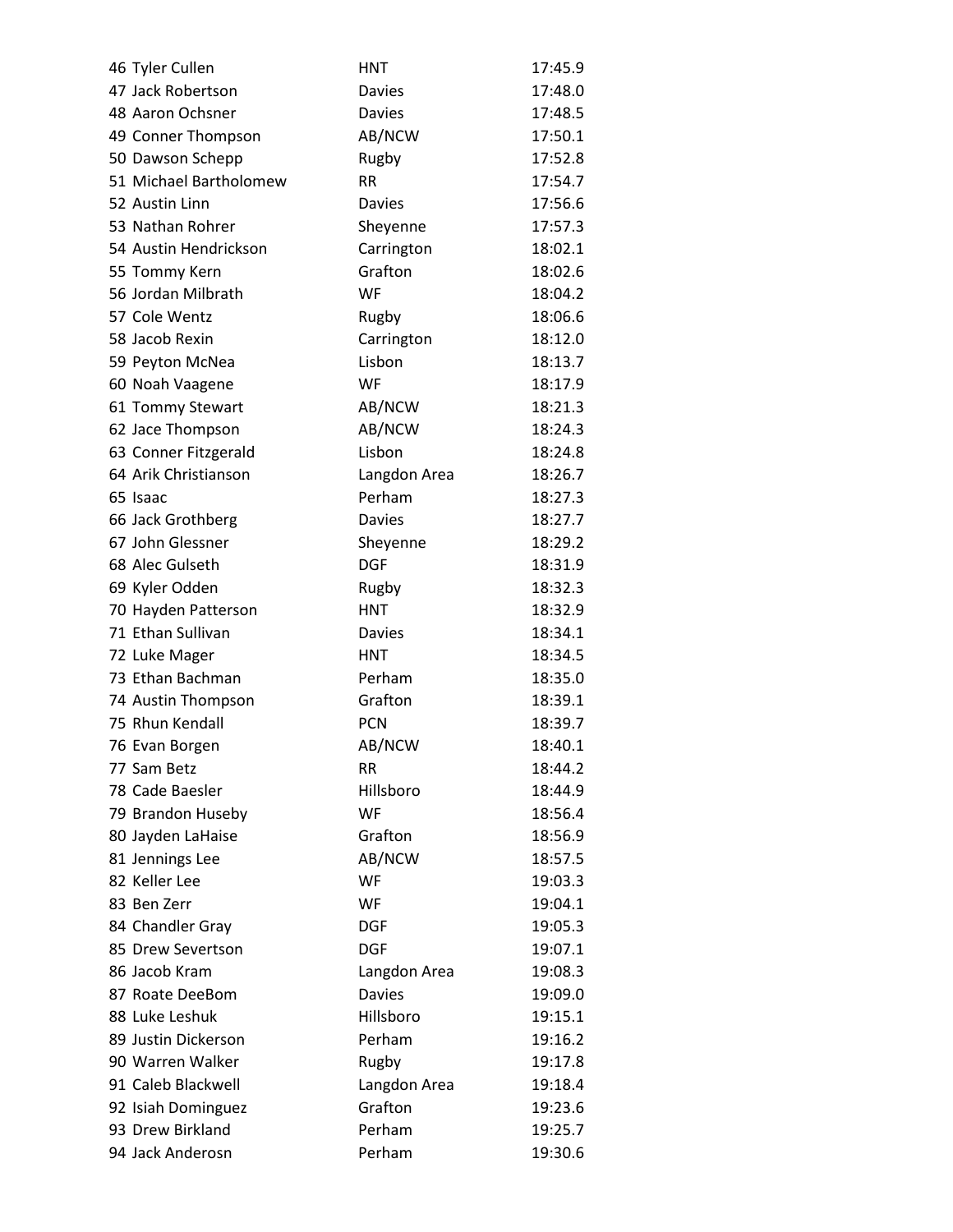| 95 Buddy Scherr          | VC                 | 19:31.3 |
|--------------------------|--------------------|---------|
| 96 Charley Graf          | <b>Davies</b>      | 19:31.9 |
| 97 Eli Heyer             | <b>Davies</b>      | 19:33.9 |
| 98 Kade Palmer           | <b>MPCG</b>        | 19:34.4 |
| 99 Cayden Hurst          | <b>PCN</b>         | 19:34.9 |
| 100 Carter Aakre         | Perham             | 19:35.8 |
| 101 Gabe Graza           | <b>DGF</b>         | 19:37.9 |
| 102 Eli Roe              | Perham             | 19:40.5 |
| 103 Caleb Hetler         | Langdon Area       | 19:46.5 |
| 104 Sam Lucht            | <b>Davies</b>      | 19:48.8 |
| 105 Tucker Regner        | Langdon Area       | 19:49.4 |
| 106 Caden Bormann        | Perham             | 19:50.4 |
| 107 Jace Lehfeldt        | Grafton            | 19:51.1 |
| 108 Jacob Arnold         | Rugby              | 19:51.7 |
| 109 Landon Rost          | Rugby              | 19:52.4 |
| 110 Zach Broadwell       | Carrington         | 19:53.2 |
| 111 Michael Schill       | <b>PCN</b>         | 19:55.2 |
| 112 Jayce Jenson         | <b>PCN</b>         | 20:05.7 |
| 113 Henry Sweere         | Perham             | 20:07.8 |
| 114 Parker Zeeb          | <b>Davies</b>      | 20:09.1 |
| 115 Micah Nicolai        | <b>NRS</b>         | 20:09.8 |
| 116 Keaten Shelton       | Lisbon             | 20:10.9 |
| 117 Keegan Couture       | <b>Valley City</b> | 20:11.8 |
| 118 Janzen Peterson      | <b>PCN</b>         | 20:17.8 |
| 119 Liam Steidl          | <b>Davies</b>      | 20:24.6 |
| 120 Noah Helgoe          | <b>PCN</b>         | 20:29.4 |
| 121 Picter Lawters       | <b>NRS</b>         | 20:32.8 |
| 122 Weston Winfrey       | AB/NCW             | 20:47.0 |
| 123 Chris Liberman       | <b>GFC</b>         | 20:48.1 |
| 124 Alex Jackskon        | <b>PCN</b>         | 21:03.1 |
| 125 Brody Aberle         | Lisbon             | 21:04.3 |
| 126 Josh Kramer          | Sheyenne           | 21:05.1 |
| 127 Daniel Hettich       | <b>GFC</b>         | 21:25.2 |
| 128 Michael Borysewicz   | Larimore           | 21:32.4 |
| 129 Oliver Flores Rios   | Grafton            | 21:32.9 |
| 130 Seth Sondeland       | <b>PCN</b>         | 21:42.9 |
| 131 Jack Jordan          | VC                 | 21:52.1 |
| 132 Joe Broadwell        | Carrington         | 21:54.5 |
| 133 Riley Sondrol        | <b>HCV</b>         | 22:14.4 |
| 134 Noah Sell            | <b>HNT</b>         | 22:23.3 |
| 135 Bradyn Steen         | <b>DGF</b>         | 22:26.3 |
| 136 Nolan Brayton        | <b>NC</b>          | 22:32.8 |
| 137 Andrew Cooper        | <b>HCV</b>         | 22:40.2 |
| 138 Shane Anderson       | <b>Davies</b>      | 22:42.7 |
| 139 Jasyn Eddy           | <b>Davies</b>      | 22:44.1 |
| 140 Devin Stenerson      | Sheyenne           | 22:57.9 |
| 141 Alexander Strickland | Grafton            | 22:59.1 |
| 142 AJ Votava            | Grafton            | 23:00.7 |
| 143 Austin Carson        | AB/NCW             | 23:05.4 |